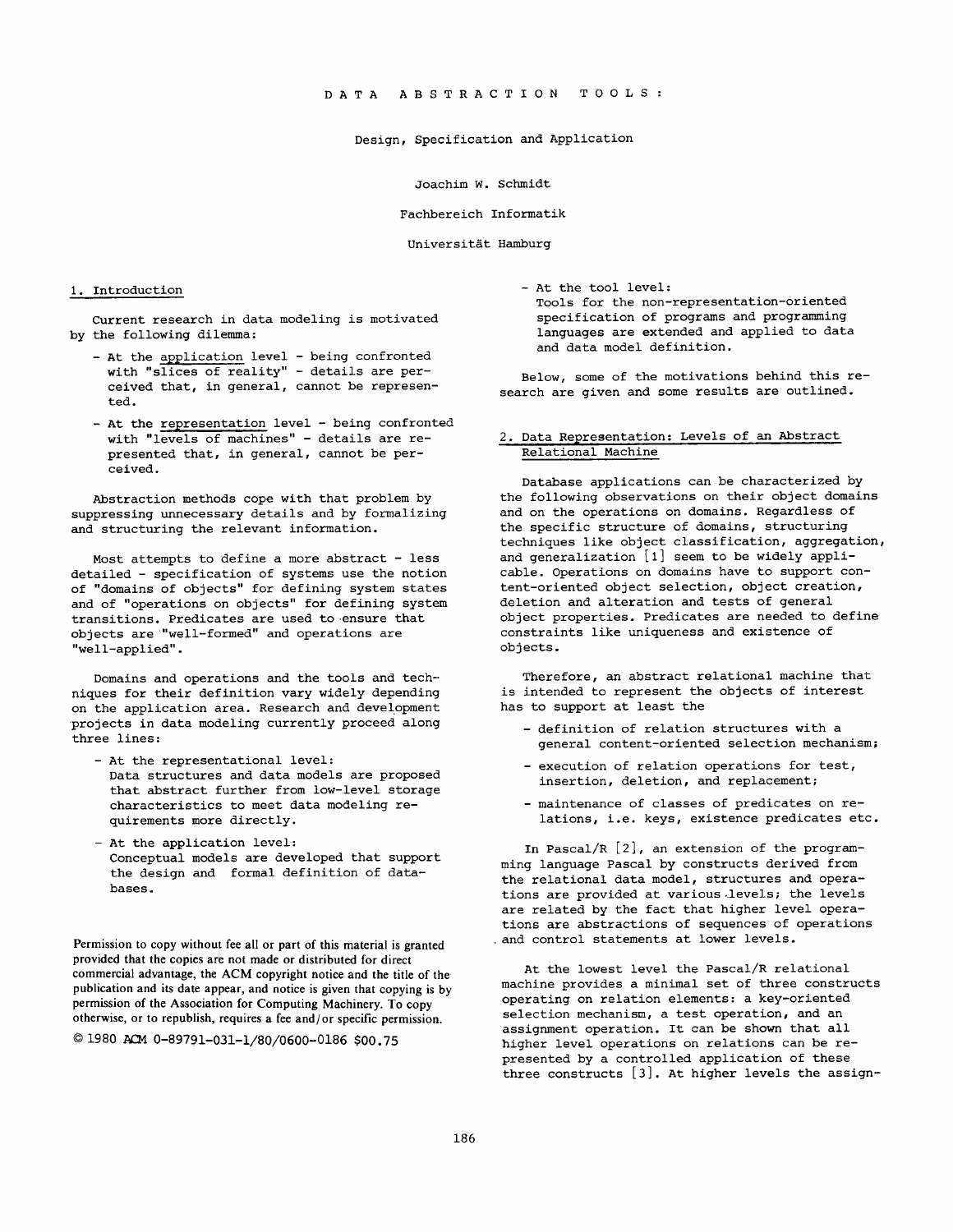ment operator on relation elements is generalized to insert, delete, and replace operators with whole relations as operands. Relation equality and inclusion can be tested and the denotation for relation elements is extended to denote more than one element. The highest level is characterized by generalized relation test operations up to firstorder predicates and by a generalized relation selection mechanism allowing any first-order predicate as a selection criterium.

## 3. Formal Specification of Abstract Database **Machines**

Now the questions arise: how should abstract machines be defined, compared, and evaluated?

Some of the formal approaches developed for the semantic definition of programs and programming languages have been applied to database and database model definition: operational approach, e.g. Weber, algebraic approach, e.g. Mayr, Paolini, denotational approach, e.g. Bjørner [4], Lamersdorf [5].

The benefits of a formal semantic specification of database models are numerous:

- An unambigious semantic definition is in any case needed for the intended use and implementation of a model.
- The attempt to define the semantics of a proposed model formally may show major design flaws, e.g., unnecessary restrictions, excessively complex constructs, non-intended side effects, poor interfaces.
- The development of semantic models provide tools, concepts, and principles that assist designers of new languages, e.g., Tennent [6] or database models.

Most semantic modeling techniques  $-$  e.g., the denotational approach  $[7]$  - require the definition of domains and operations. In the case of the Pascal/R specification [5] the "semantic" domains include types, keys, relations, database; the "syntactic" domains contain the operations, e.g., selection, test, assignment. The domains are defined in terms of sets, tuples, maps etc., and they are further restricted by "is-well-formed" and "is-well-applied" predicates. Finally, the effect of the operations is defined by elaboration functions operating on the objects of the semantic domains.

The crux in the design of any semantic modeling tool is the choice of the primitives for the definition of the object structures, the elaboration functions and the is-well-formed predicates. A good choice decides on the success of the modeling effort and depends heavily on the properties of the area to be modelled. For the definition of programming languages many of the primitives chosen in [7] are closely related to the primitives of programming languages. The effort to define them is done once - if at all?! - in terms of set theory, firstorder logic, and lambda calculus. Though the specification of Pascal/R looks rather neat, in parts, the question of the "ideal" primitives for the specification of database models is not yet answered.

# 4. System Support for Database Modeling and Use

Experience from modeling complex systems indicates that the modeling tools have to be designed quite carefully on the basis of a deep ("theoretical") understanding of the essential concepts of an application area. Whether general-purpose conceptual models exist, that apply equally well to a sufficiently wide range of database applications, is still an open question. In this situation a more pragmatic ("experimental") approach, based on a few, well recognized modeling techniques and supported by an appropriate software environment, seems to be adequate.

A software environment for databases should provide at least the following features.

- A broad interface between database models and programming languages: Database applications require a carefully controlled manipulation of a database. The type compatibility rules, parameter mechanisms, scope and naming rules etc. of the programming language should be extended to apply to the database components. The data and control structures of the language should smoothly interact with the structures of the database model and its selection and test mechanisms. Perhaps, even the terminology (types, expressions, statements vs. schemata, queries, transactions) should be harmonized [3].
- Some form of schema design/redesign support: We have a system under development that supports interactive definition of objects and object structures by means of the so-called relationship techniques [I]. As a result a relational schema is produced together with a set of existence constraints. Procedures can be generated that enforce these constraints by overloading the generic operations on relations.
- Integrated software environment: In an environment supporting database design and use, there is a high demand for integrated editors, compilers, debugging aids, message and screen handling systems etc.

As the workshop session on "Application of Modeling Techniques" shows, there are many projects on the way that provide users of database models with this kind of environment.

#### 5. Concluding Remarks

The three research areas addressed above are not isolated: The formal specification of the Pascal/R semantic led to a couple of revisions in its definition, mainly at the level of the relation-valued expressions (queries) and at the interface between the relational model and Pascal. Furthermore, our effort to support schema design provided hints on possible extensions to the types admitted to relation definition. These extensions enable the schema definition to capture certain existence constraints. Finally, experience in semantic modelling of database models may lead to a better insight into the requirements and limitations of conceptual database modeling in general.